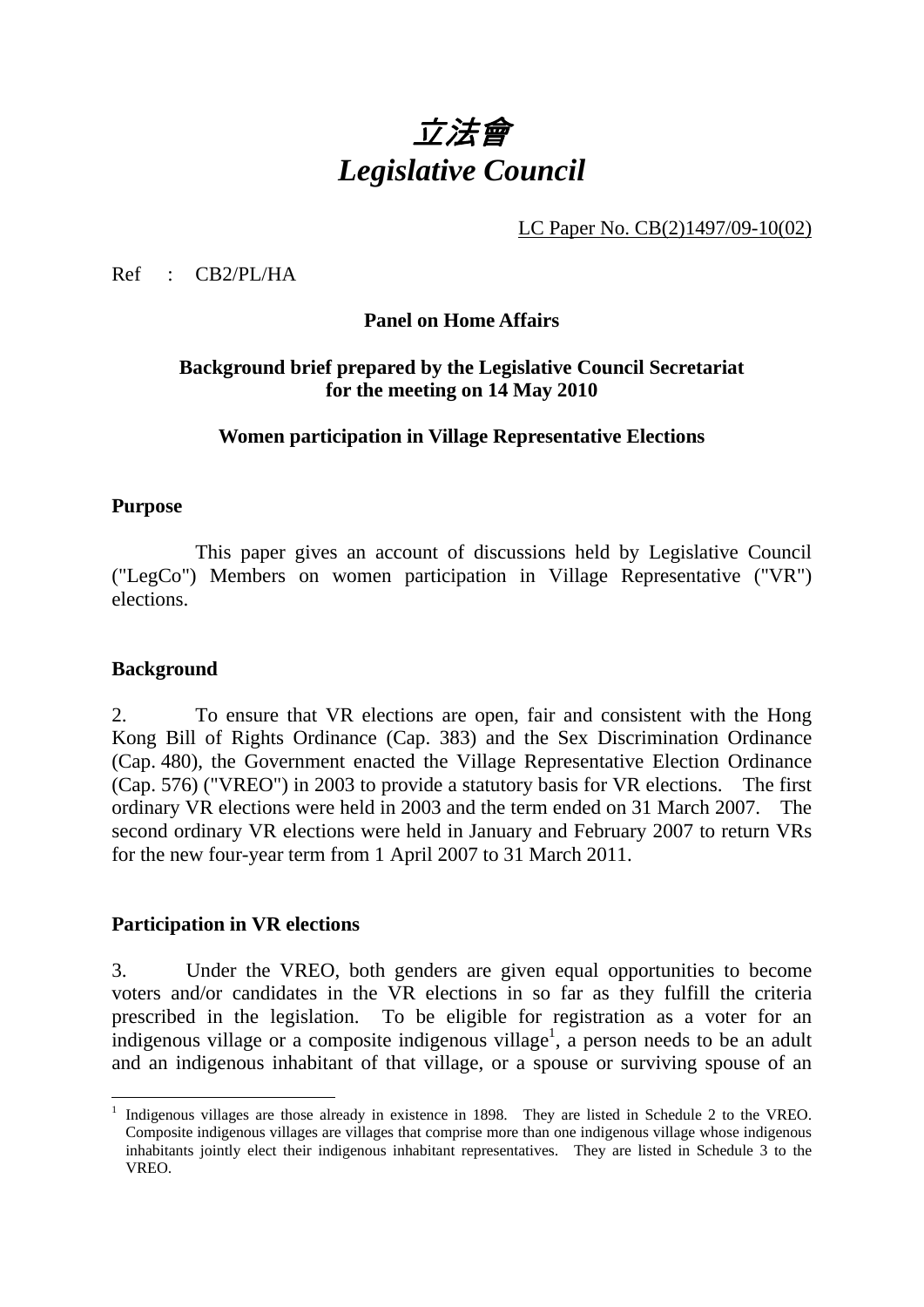indigenous inhabitant of that village, and holds an identity document. To be eligible for nomination as a candidate, a person needs to attain the age of 21 and should be an indigenous inhabitant. He or she should also be a Hong Kong permanent resident and ordinarily resides in Hong Kong, and is not disqualified from voting in the election.

4. To be eligible for registration as a voter for an existing village<sup>2</sup>, a person needs to be an adult, a Hong Kong permanent resident and a resident of that village for three years immediately before the date of the application for registration. To be eligible for nomination as a candidate, a person needs to attain the age of 21 and has been a resident of that village for six years before the nomination, and is not disqualified from voting in the election.

5. The participation rates of the two VR elections in 2003 and 2007 and preliminary statistics on the forthcoming VR election in 2011, as provided by the Administration, are summarized in the following table –

| <b>VR Elections</b>                          | 2003                                 | 2007                                                  | 2011                                                                                                   |
|----------------------------------------------|--------------------------------------|-------------------------------------------------------|--------------------------------------------------------------------------------------------------------|
| of<br>existing<br>N <sub>0</sub><br>villages | 707                                  | 707                                                   | $709^3$                                                                                                |
| No. of VR seats                              | 1,480                                | 1,480                                                 | $1,484^3$                                                                                              |
| No. of registered<br>voters                  | 158,000                              | 170,000<br>(about half of them<br>$(47%)$ were women) | 169,740<br>(as recorded in the 2009<br>Final Voter Register; about<br>half of them (47%) are<br>women) |
| No. of candidates                            | 1,638<br>(of which 29 were<br>women) | 1,630<br>(of which $35$<br>were<br>women)             |                                                                                                        |
| of<br>elected<br>No.<br><b>VRs</b>           | 1,291<br>(of which 17 were<br>women) | 1,320<br>(of which 28<br>were<br>women)               |                                                                                                        |

<sup>1</sup> 2 Existing villages are listed in Schedule 1 to the VREO.

<sup>&</sup>lt;sup>3</sup> Pursuant to the enactment of the Village Representative Election Legislation (Miscellaneous Amendments) Ordinance 2009 in November 2009, two villages (viz. Lai Pek Shen and Yuen Long Kau Hui) have been included in the Schedules to VREO for the purpose of VR elections. Each of these villages is represented by two VRs.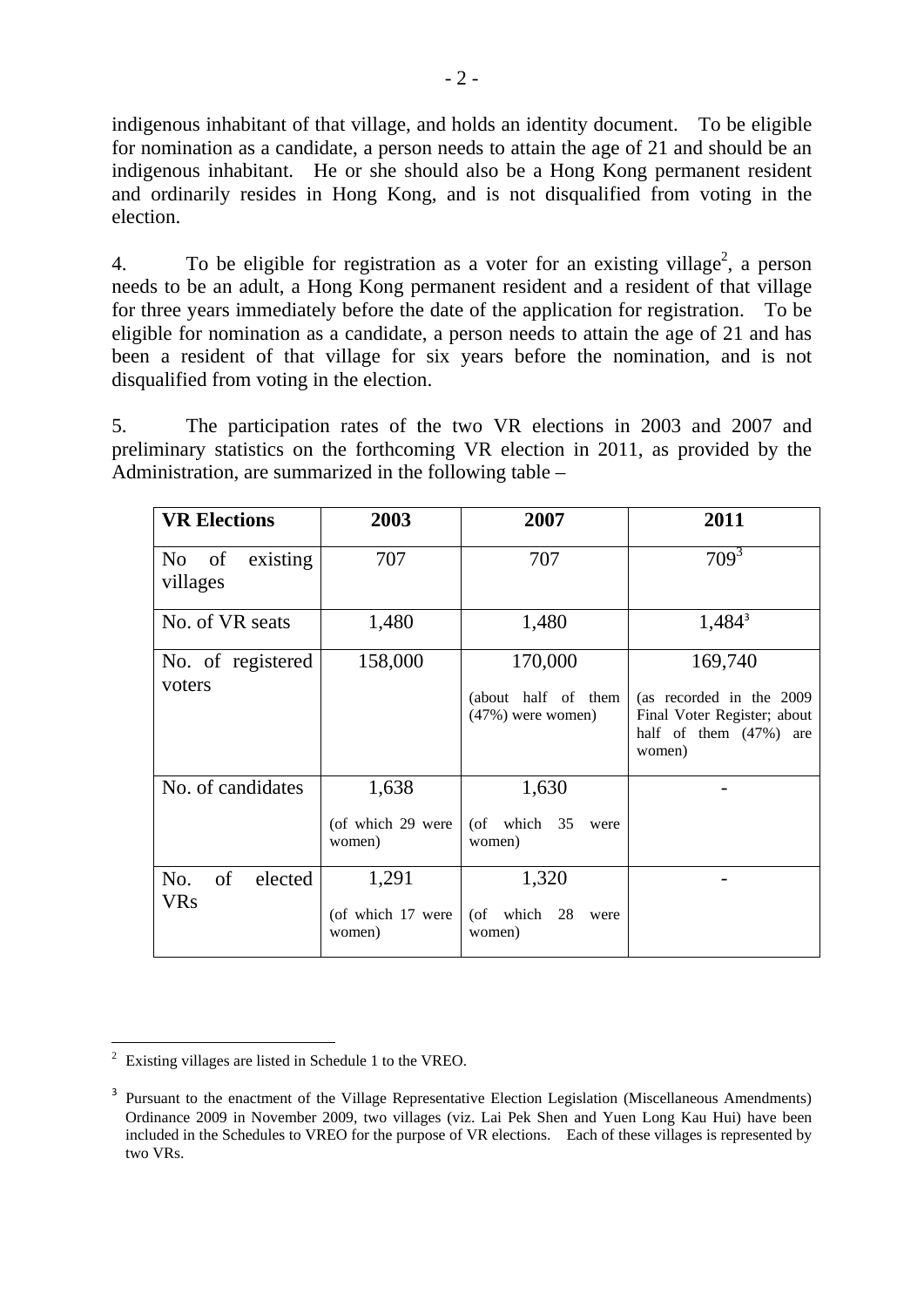### **Deliberations of LegCo Members**

6. When the Panel was consulted on the Administration's proposed amendments to VREO at its meeting on 14 November 2008, a member pointed out that despite the introduction of VREO to ensure equality between the two sexes in electoral arrangements, women participation in the VR elections remained unsatisfactory. The member suggested that that the Administration should study the reasons for the relatively low participation rate of women in VR elections, and step up its efforts to encourage women participation in the forthcoming VR elections. She also enquired about the number of complaints where women voters were being threatened or pressurized during these elections.

7. The Administration advised members of the statistics on women participation in VR elections as tabulated in paragraph 5, highlighting that the number of women candidates had increased by 21% from 29 in 2003 to 35 in 2007, and the number of women VRs elected had risen by 65% from 17 in 2003 to 28 in 2007. Regarding members' enquiry on the complaint cases, the Administration advised that there were six reports of intimidation cases in the past VR elections and none of them was lodged by women voters.

8. On measures to encourage participation in the VR election in 2011, the Administration advised that the Home Affairs Department ("HAD") would conduct a publicity campaign through dedicated websites, media advertisements, mobile broadcasts on vehicles, banner/poster/notice display and distribution of voter registration forms/leaflets during the period from 31 May to 16 July 2010 to encourage eligible persons of both genders to register as voters in the next VR election. HAD/District Offices would also issue appeal letters to all 27 rural committees and women groups in the New Territories to encourage women participation in the VR election. Before the nomination for the election, HAD would issue an appeal letter to Heung Yee Kuk to highlight the importance of equal opportunities for both genders.

9. The Administration further undertook to continue to step up publicity to encourage wider participation of women in VR elections; closely monitor the rate of women participation in the coming voter registration, candidate nomination and voter turn-out, as well as the number of women VRs elected. As an ongoing effort, it would encourage wider participation by women in rural affairs, e.g. through the establishment of women groups to promote volunteer work and mutual help in rural areas.

# **Related issues**

10. Apart from women participation in VR elections, some members had expressed concern about women participation in public affairs at different LegCo forums. At the Panel meeting on 9 February 2007, a member urged the Administration to take more proactive steps to facilitate women's participation in the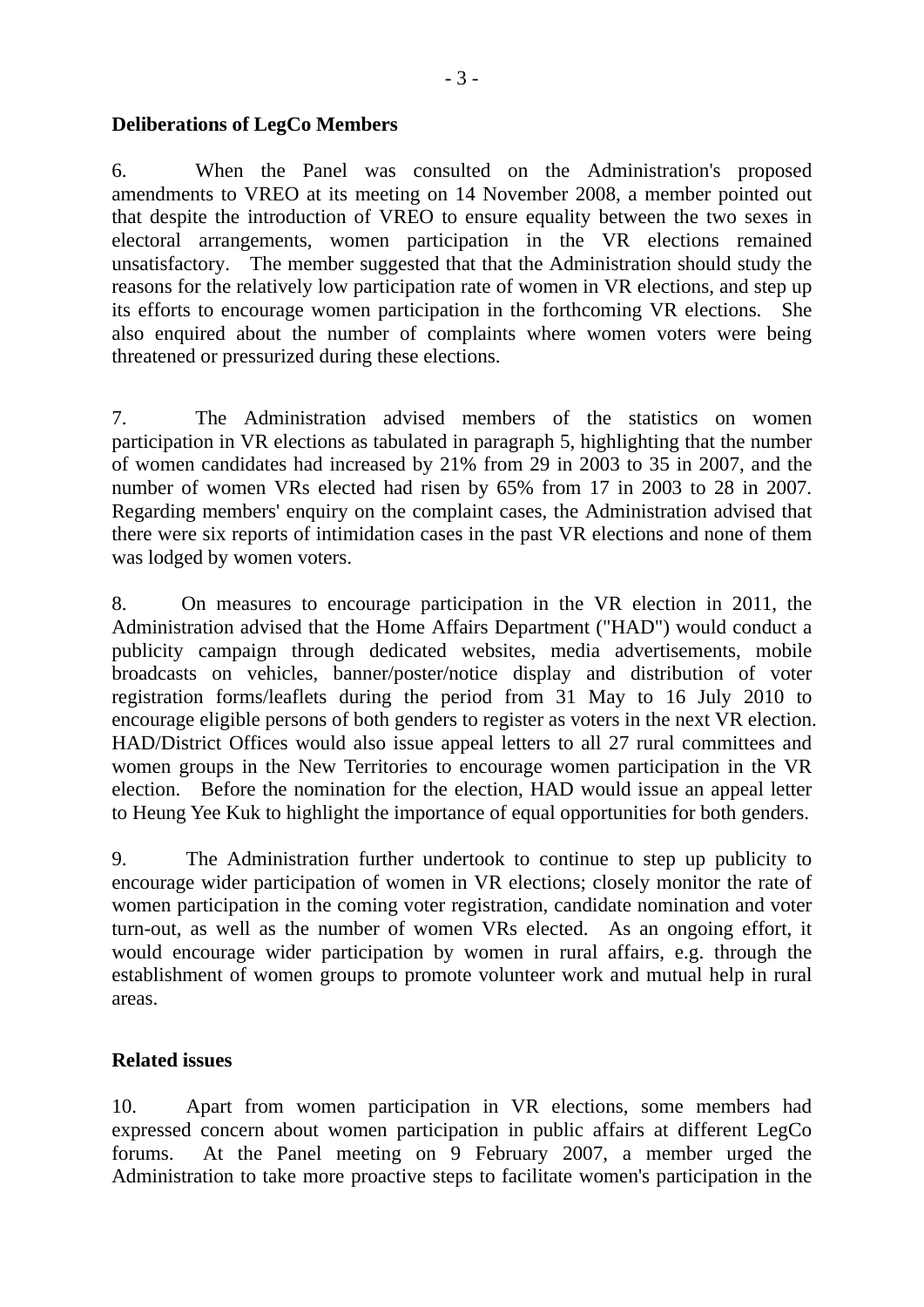work of advisory and statutory bodies ("ASBs") by raising the work target of 25% as a gender benchmark for appointments to ASBs. A Member raised a question on the "Implementing gender mainstreaming and promoting gender equality" at the Council meeting on 28 April 2010. In particular, the Member asked, among others, whether the Administration had any plan to raise the work target of at least 25% for each gender for the purpose of appointing non-official members of ASBs, and in the light of the overall women's participation rate in ASBs of 27.6% as at April 2009, whether the Administration had assessed the reasons for women's participation rate falling short of 30%.

11. In his response to LegCo in April 2010, the Secretary for Home Affairs ("SHA") advised that the Home Affairs Bureau had issued internal guidelines to bureaux and departments that the gender benchmark target for participation in ASBs would be raised from 25% to 30% with effect from June 2010. As at 31 March 2010, among some 400 ASBs, 384 had government-appointed non-official members. Among them, 171 ASBs recorded a women's participation rate of more than 30% and women took up half of the seats in 51 ASBs out of these 171 ASBs. However, 213 ASBs had a women's participation rate of less than 30%. SHA further pointed out that there were reasons arising from the culture and practices of society formed over a long period of time to account for the relatively low women's participation rate. Through efforts in recent years, the rate had gradually increased from 25.2% in December 2005 to 28.1% in March 2010.

# **Latest development**

12. At the Panel meeting on 9 April 2010, some members reiterated their concern about the low women participation rate in VR elections. As HAD would soon commence the publicity programme of the forthcoming VR election, members agreed that the subject be further discussed at the meeting on 14 May 2010.

# **Relevant papers**

13. A list of relevant papers with their hyperlinks at the LegCo website is in the **Appendix**.

Council Business Division 2 Legislative Council Secretariat 11 May 2010